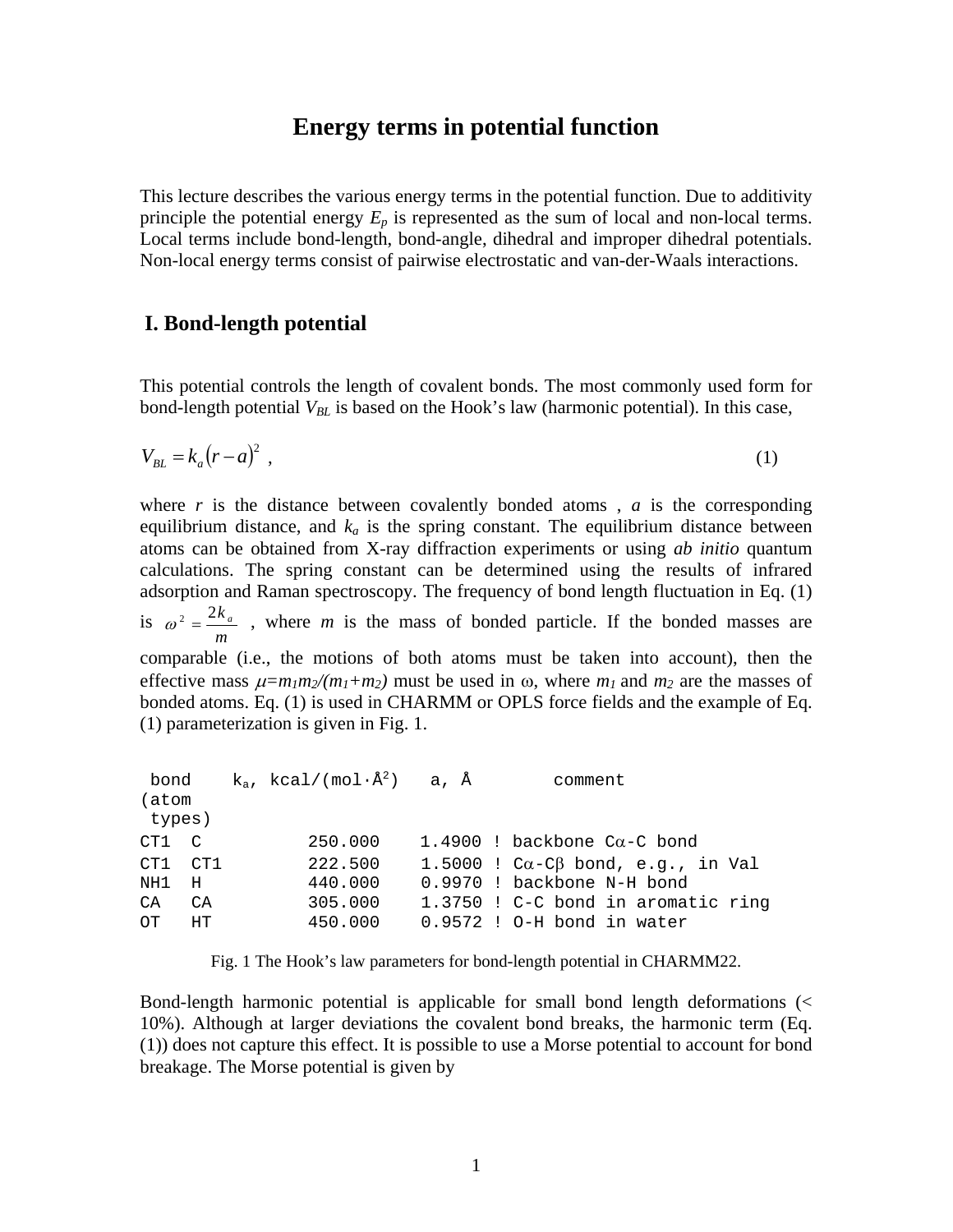$V_{BL}^M = D(1 - e^{-S(r-a)})^2$ ,

where *D* and *S* determine the value of bond-length potential at  $r \rightarrow \infty$  (dissociation energy) and the width of the potential well. Although Morse potential accounts for bond breakage, it remains finite at  $r \rightarrow 0$ . Because at *r* close to *a* the Morse potential can be approximated by the harmonic potential, the Morse parameters *D* and *S* can be found from the parameters in Eq. (1). The Morse potential is used to provide better representation of bond vibrational frequencies. As an intermediate solution to improve the agreement of bond length frequencies, one can add several terms from the Taylor expansion of the Morse potential to Eq. (1) (for example, cubic or quartic terms). It is important to note that any polynomial of the odd order used for  $V_{BL}$  may potentially lead to catastrophic instability as  $V_{B} \rightarrow -\infty$  with  $r \rightarrow \infty$ .

In practice, bond lengths associated with light atoms (hydrogens) are often constrained to their equilibrium values using SHAKE or RATTLE algorithms (see coming lectures). In this case, the bond-length energy term is not considered in the energy function.

#### **II. Bond-angle potential**

Bond-angle potential is designed to reproduce the bond geometry in molecules, which is in turn controlled by hybridization of atomic (electronic) orbitals. For example, sp hybridization allows to the formation of two bonds with the angle between them of 180°. Other hybridizations, such as sp2 or sp3, result in trigonal or tetrahedral arrangements of covalent bonds around the atom (the respective bond angles are 120° or 109.5°). From these considerations the parameters for  $V_{BA}$  can be derived. It must be noted that local environment may distort the bond angles. For example, for water molecule, in which oxygen has a sp3 hybridization, the bond angle is about 105°.

The following forms of  $V_{BA}$  are used

$$
V_{BA} = k_{\theta} (\theta - \theta_0)^2
$$
 (harmonic potential) (2)

and

 $V_{BA}^{tr} = k_r (\cos \theta - \cos \theta_0)^2$  (trigonometric potential)

It can be seen that at  $\theta \rightarrow \theta_0$   $V_{BA}^{tr} = k_r (\theta - \theta_0)^2 \sin^2 \theta_0$ , i.e., both versions of bond-angle potential coincide. CHARMM22 uses harmonic version of  $V_{BA}$  (Fig. 2), although the trigonometric one is computationally more efficient, because it does not require computation of *acos* functions or their partial derivatives.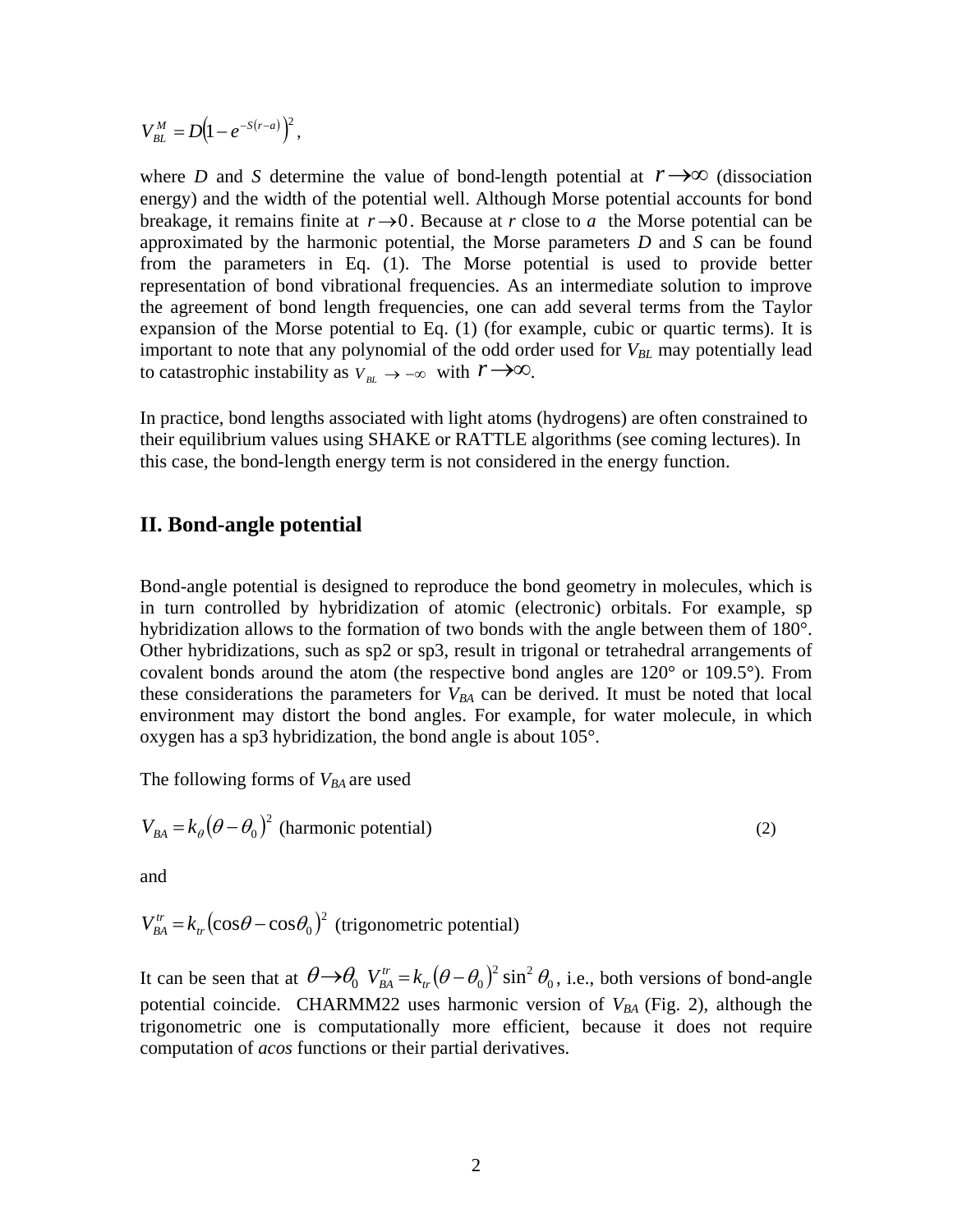| (atom types)          | bond angle $k_{\theta}$ , kcal/(mol·deg <sup>2</sup> ) $\theta_0$ , deg comments |                                                                                   |
|-----------------------|----------------------------------------------------------------------------------|-----------------------------------------------------------------------------------|
| NH1 CT1 C<br>HT OT HT | 50.000<br>55.000                                                                 | $107.0000$ ! N-C $\alpha$ -C angle in backbone<br>104.5200 ! H-O-H angle in water |

Fig. 2 Parameterization of bond-angle potential (Eq. (2)) in CHARMM22 force field.

For water CHARMM22 offers the option to use instead Eq. (2) an Urey-Bradley (UB) potential to define the correct H-O-H bond angle. This potential has the same functional form as harmonic bond length potential with the parameter *a* being equal to equilibrium distance between water hydrogens. The UB potential is computationally less expensive and better reproduces vibrational frequencies of water.

#### **III. Dihedral angle potential**

Because of high energy constants in bond-length and bond-angle potentials, the associated degrees of freedom are effectively frozen at room temperature. In contrast, most other potentials have the energy constants comparable with the energy of thermal motion  $k_B T$  and, as a result, they determine the structural transitions in proteins. The first of these "unfrozen" potentials is the dihedral potential, which plays a crucial role in local structure of proteins. The need for this potential arises because bond-length or bond-angle potentials as well as non-bonded potentials cannot easily describe the energetics of hydrocarbon molecules. For example, in four carbon butane  $C_4H_{10}$  dihedral angle potential is used to assign higher energy to *cis* conformation and describe properly the corresponding energy variation due to C-C bond rotation. The origin of dihedral potential is not completely understood, but repulsive interactions between overlapping bond orbitals and steric clashes between atoms (such as  $C_1$  and  $C_4$  in butane) appear to be contributing factors. The common functional form for dihedral angle potential  $V_{DA}$  is

$$
V_{DA} = \frac{V_n}{2} \left[ 1 + \cos \left( n \phi - \phi_0 \right) \right],
$$

where  $V_n$  is the barrier height and  $n$  is the integer, which determines the periodicity of the potential (number of minima/maxima) in the interval  $[0,2\pi]$ . The protein part of CHARMM22 uses  $n=1,2,3$  or 4. Most common values are  $n=1$  or 2.

|               | Dihedral angle<br>(atom types) |            |                | $V_{n}$ ,<br>kcal/mol | n                 | $\Phi_0$ | comments |                                     |
|---------------|--------------------------------|------------|----------------|-----------------------|-------------------|----------|----------|-------------------------------------|
| $\mathcal{C}$ | CT1                            | NH1        | $\overline{C}$ | 0.2000                |                   |          |          | 180.00 ! backbone<br>phi<br>ksi     |
| NH1<br>CT1    | C<br>C                         | CT1<br>NH1 | NH1<br>CT1     | 0.6000<br>1.6000      | $\mathbf{1}$<br>1 | 0.00     |          | ! backbone<br>0.00 ! backbone omega |
| CA            | CA                             | СA         | CA             | 3.1000                | 2                 |          |          | 180.00 ! Phe side chain             |
| H.            | OH1                            | CT2        | CT1            | 0.4200                | 3                 | 0.00     |          | ! Ser side chain                    |

Fig. 3 Parameterization of dihedral angle potential in CHARMM22 force field.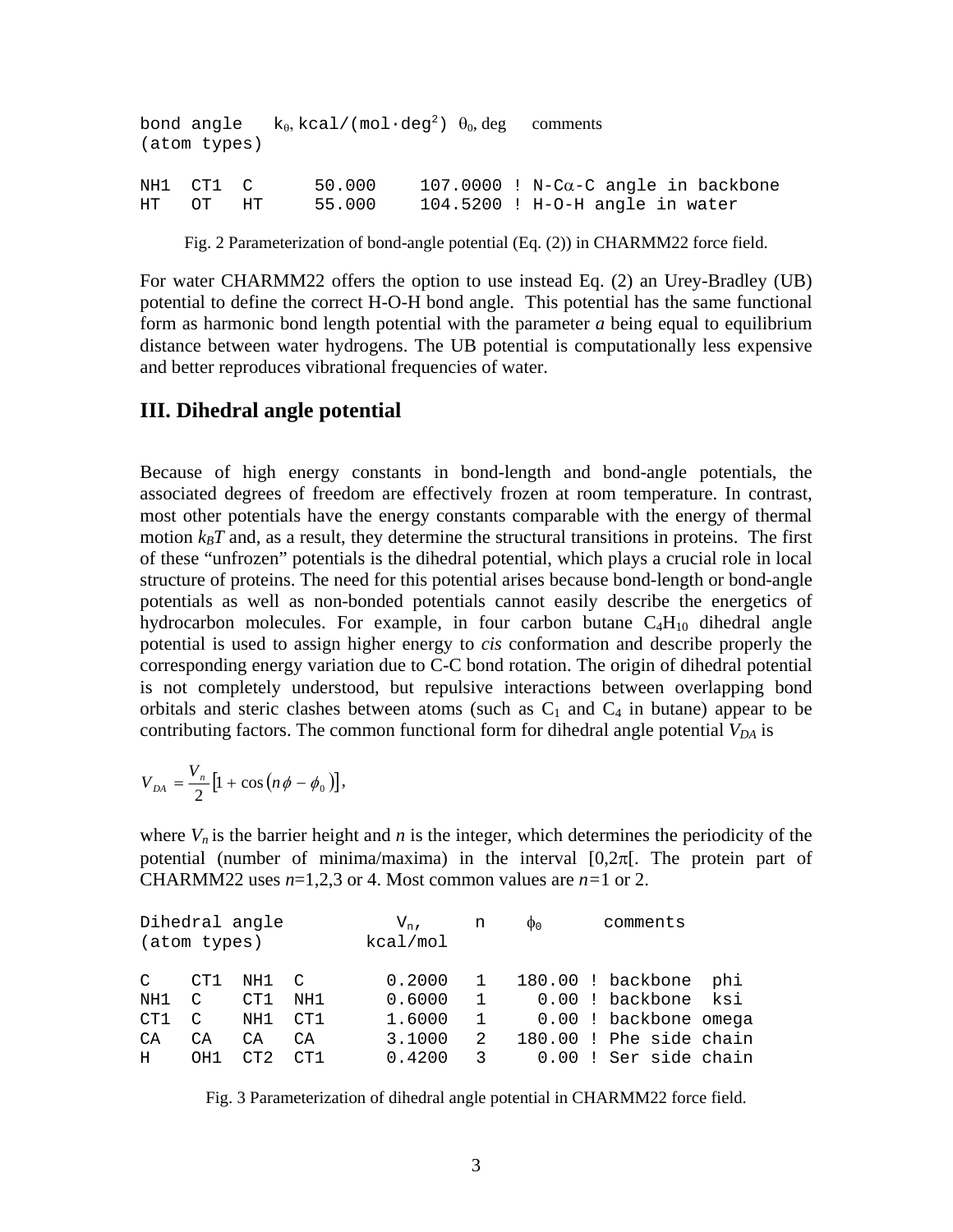The first three dihedral angle potentials in Fig.3  $(n=1)$  have a single minimum at  $\phi=0$ (*cis*) or  $\phi$ =180° (*trans*). The next dihedral angle potential (*n*=2) have two minima (at 0° and 180° or at 90° and 270°, if  $\phi_0 = 0$ °). The potential with *n*=3 has three minima at 60°, 180°, 300°. In all cases, the minima are of the same depth. Combination of several dihedral potentials with *n*=2 and *n*=3 may be used to construct the potentials with uneven depths. These potentials are not used in proteins, but arise for nucleic acids. From Fig.3 it follows that the dihedral barriers are relatively low, except for  $\omega$  backbone dihedral angle or that used for aromatic side chains. The parameters for  $V_{DA}$  are typically obtained from *ab initio* quantum calculations with additional optimization based on available experimental data.

### **IV. Improper dihedral angle potential**

Improper dihedral angles are used to select the correct geometry or chirality of atoms. Consider four atoms *i,j,k,l,* among which *j* is linked covalently to *i,l,k*. The improper angle is defined as the angle between the (*jl*) line and the plane (*ijk*) (Fig. 4).



Fig. 4 Definition of improper angle for four atoms i,j,k,l.

The usual functional form of improper angle potential *Vimp* is

$$
V_{imp}=k_{imp}(\psi-\psi_0)^2,
$$

where  $k_{imp}$  determines the "stiffness" of the potential and  $\psi_0$  is the equilibrium value. The example of improper angle parameterization is shown in Fig. 5.

|          | Improper angle |   |        | $K_{\text{imp}}$         | $\Psi_{\alpha}$ | comments |                                     |  |
|----------|----------------|---|--------|--------------------------|-----------------|----------|-------------------------------------|--|
|          | (atom types)   |   |        | $kcal/(mol \cdot deg^2)$ |                 |          |                                     |  |
|          |                |   |        |                          |                 |          |                                     |  |
| $\Omega$ |                | X | $\sim$ | 120.0000                 |                 |          | $0.0000$ ! $1-k-i-j$ improper angle |  |

Fig.5 Example of parameterization of improper angle potential in CHARMM22.

Fig. 5 can illustrate the use of improper angle to set the position of carbonyl oxygen O with respect to the plane  $C_{\alpha}$ -C-N (in this case, X gives the atom types CT1 and NH1). In principle, this can be achieved with the usual dihedral angle potentials, but because the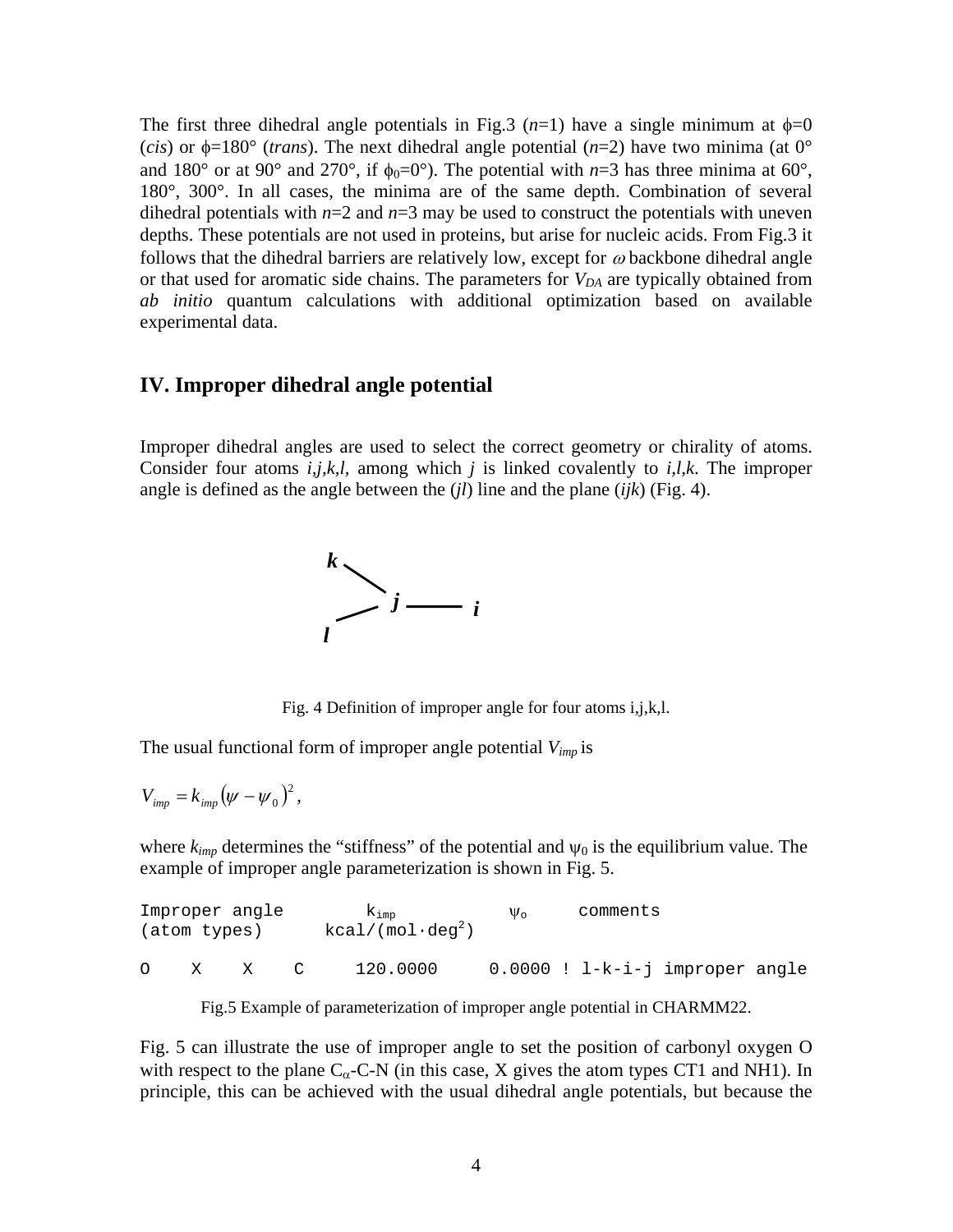planarity of  $C, O, C_{\alpha}$ , N atoms must be strictly enforced, it is computationally cheaper to use stiff harmonic improper potential (note the high value of *kimp*).

#### **V. Non-bonded potential**

Non-bonded potential includes van-der-Waals and electrostatic potentials. The van-der-Waals potentials take into account repulsion between atoms at small separations and weak attraction at larger distances. The common form of this potential for a pair of atoms  $i$  and  $j$  is given by a Lennard-Jones function  $V_{IJ}$  as

$$
V_{LJ} = \frac{B_{ij}}{r_{ij}^{12}} - \frac{A_{ij}}{r_{ij}^6}
$$

where  $B_{ij}$  and  $A_{ij}$  are the coefficients, which determine the depth and the location of energy minimum. The example of the parameters of van-der-Waals interactions is given in Fig. 5 for aliphatic carbons. The rules relating  $B_{ij}$  and  $A_{ij}$  coefficients to the parameters  $\varepsilon$ <sub>*i*</sub> and  $\sigma$ <sub>*i*</sub> in Fig. 5 are as follows

$$
A_{ij} = 2\varepsilon_{ij}\sigma_{ij}^6
$$
  
\n
$$
B_{ij} = \varepsilon_{ij}\sigma_{ij}^{12}
$$
  
\n
$$
\varepsilon_{ij} = \sqrt{\varepsilon_i\varepsilon_j}
$$
  
\n
$$
\sigma_{ij} = \frac{1}{2}(\sigma_i + \sigma_j)
$$

atom  $\varepsilon_i$   $\sigma i/2$ type kcal/mol Å

|  | CT1  0.000000  -0.020000  2.275000  0.000000  -0.010000  1.900000 |  |  |
|--|-------------------------------------------------------------------|--|--|
|  | CT2  0.000000  -0.055000  2.175000  0.000000  -0.010000  1.900000 |  |  |
|  | CT3  0.000000  -0.080000  2.060000  0.000000  -0.010000  1.900000 |  |  |

Fig. 5 The parameters of van-der-Waals interactions for three aliphatic carbons.

The repulsion at small separations between atoms is associated with the Pauli exclusion principle, while weak attraction at larger distances is due to London dispersion interactions. The parameters  $\varepsilon_i$  and  $\sigma_i$  are usually obtained from X-ray diffraction experiments and from simulations of simple organic molecules, respectively. The important feature of  $V_{LJ}$  is its fast decay as  $r \rightarrow \infty$  (due to  $r^6$  term). For this reason vander-Waals interactions are considered short-ranged and although the sum of van-der-Waals energies scales as  $N^2$ , there are efficient schemes that reduce computational burden due to short-range character of this potential.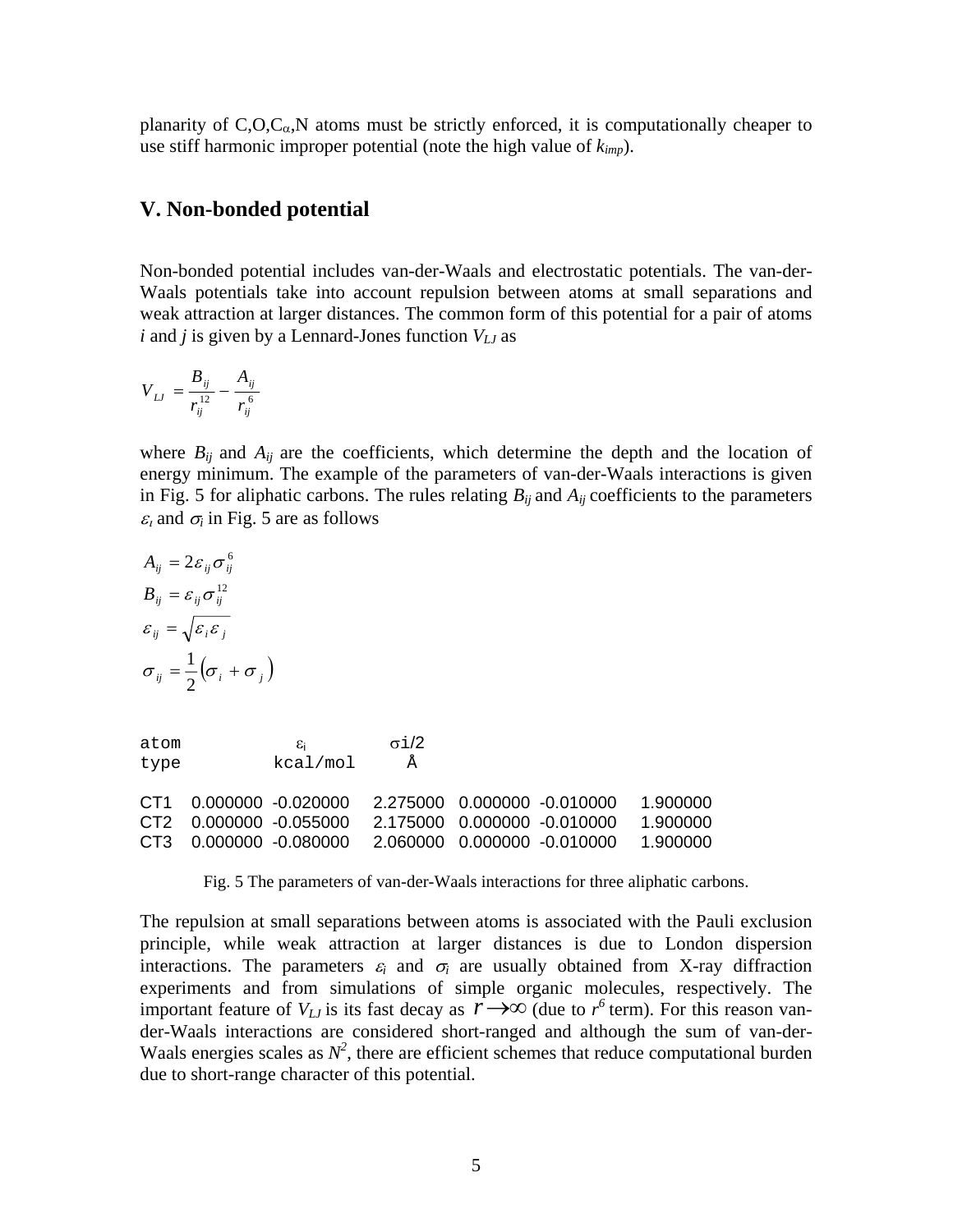Electrostatic or Coulomb potential describes the interactions between pairs of partial charges. Its functional form is

$$
V_{EL} = \frac{q_i q_j}{\varepsilon(r_{ij}) r_{ij}},
$$

where  $q_i$  and  $q_j$  are the partial charges on the atoms *i* and *j* and  $\varepsilon(r_{ij})$  is a distance dependent dielectric function. If solvent is treated explicitly in the simulations, the dielectric properties of the medium is taken into account automatically by explicitly computing all electrostatic interactions, therefore,  $\varepsilon(r_{ii})=1$ . The need for *r*-dependent  $\varepsilon$ arises for implicit solvent models. The effective screening of electrostatic interactions due to water (the dielectric constant of water is 80) requires that  $V_{EL}$  decays faster than  $1/r$ . In the simplest case one can assume that  $\varepsilon(r)=r$  or consider the potential  $\varepsilon(r)=D\varepsilon x p(kr)$ , where *k* is the screening distance.

Because  $V_{EL}$  decays as  $r^{-1}$ , the electrostatic interactions are considered as long-ranged. For this reason it is difficult to devise methods reducing their  $N^2$  scaling. One such method, Ewald sums, will be discussed in the future lectures. To quickly calculate  $V_{EL}$  in vacuum the following formula may be used

$$
V_{EL} = \frac{1}{4\pi\varepsilon_0} \frac{q_i q_j}{r_{ij}} = 332 \; kcal \, \dot A \, mol^{-1} \frac{\widetilde q_i \widetilde q_j}{\widetilde r_{ij}} \;\; ,
$$

where  $\tilde{q}_i$  and  $\tilde{q}_j$  are expressed in the units of electron charge,  $r_{ij}$  is in Å, and  $\varepsilon_0$  is the dielectric permittivity of vacuum. This formula indicates that the electrostatic interaction of two charges of 1e separated by the distance of  $7 \text{ Å}$  is about 50 kcal/mol.

## **VI. Different force fields**

In these lectures we mainly considered CHARMM22 force field. However, many force fields are currently available. The most widely used force fields are

- *1. AMBER (Assisted Model Building with Energy Refinement, amber.scripps.edu)*
- *2. OPLS, OPLS-AA (Optimized Potentials for Liquid Simulations, .zarbi.chem.yale.edu)*
- 3. *CHARMM (Chemistry at HARvard Macromolecular Mechanics, [www.pharmacy.umaryland.edu/faculty/amackere/force\\_fields.htm](http://www.pharmacy.umaryland.edu/faculty/amackere/force_fields.htm))*
- *4. GROMOS (GROningen Molecular Simulation, www.igc.ethz.ch/gromos)*

It is important to keep in mind that these force fields are developed as whole and it is not possible to substitute or mix parts of different force fields.

The difficult question is related to the comparison of the performance of various force fields. In recent paper Brooks and coworkers compared the results of molecular dynamics